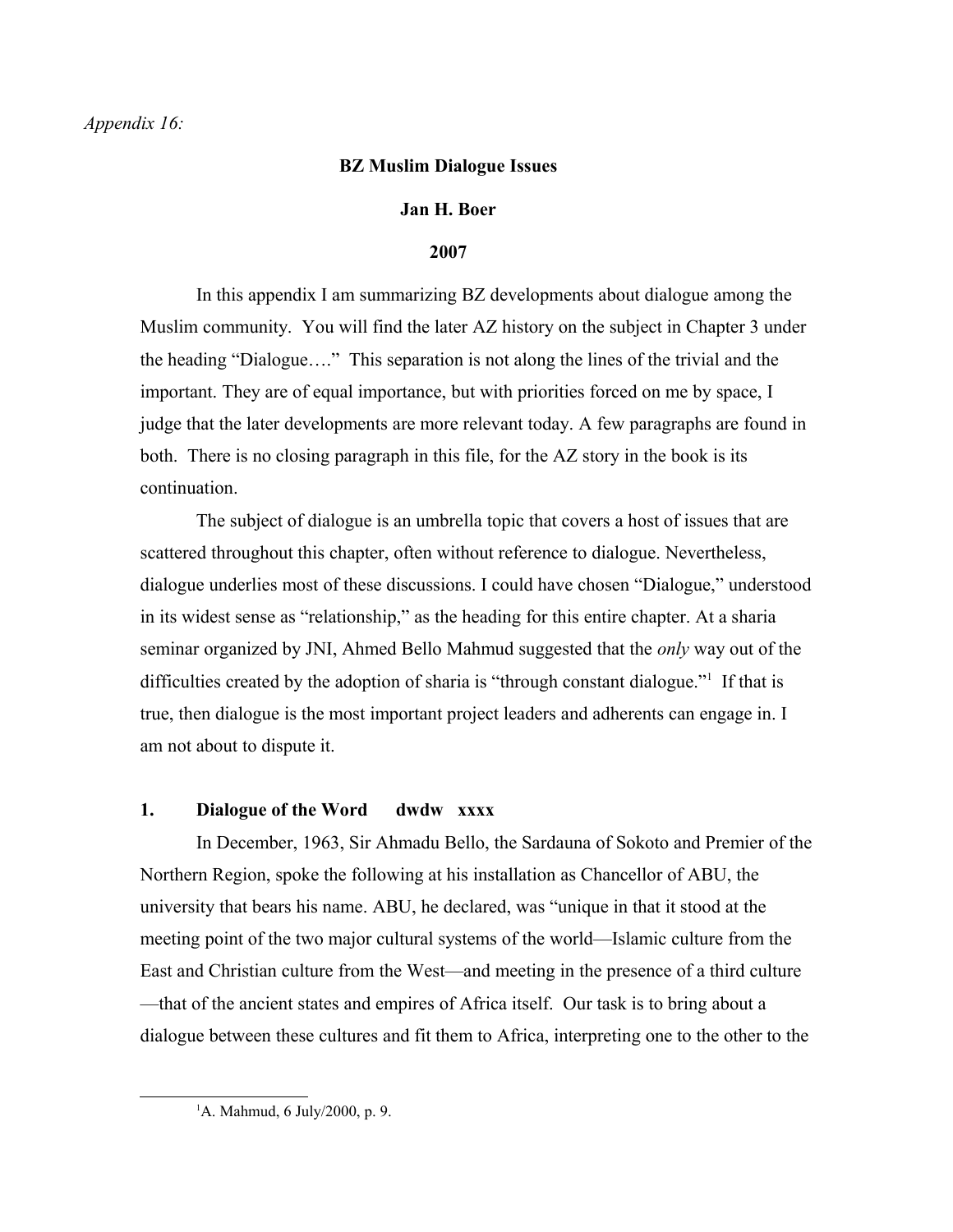benefit of all."[2](#page-1-0) Anyone familiar with the 45-year history of ABU since, is bound to shake his head at the way ABU has instead occasionally served as a vortex of religious hatred and bigotry far removed from any semblance of dialogue.

I begin with a BZ definition/description of dialogue provided by Muhammad Sani Umar of Unijos:

*Religious dialogue entails exchanges of ideas and information between followers of two different religions. It should not aim at conversion, but be a genuine attempt at empathetic understanding of the religious beliefs, practices and other concerns of the other partner to the dialogue. It should induce better appreciation of one's own religion as well as of the other religion. Where religious differences occasion conflict, religious dialogue ought to identify the source of and the solution to such conflict.[3](#page-1-1)*

As ecumenism, multi-culturalism and multi-religion became increasingly prevalent during the  $20<sup>th</sup>$  century, dialogue between various religions gradually developed into a veritable industry.<sup>[4](#page-1-2)</sup> Nigerian Christians and Muslims were not excluded from this trend and interest in it.<sup>[5](#page-1-3)</sup> Ambassador Kazaure observed the growing interest of Western Christians in dialogue with Muslims and attributed this interest partly to the influx of Muslims into their countries and "the steady conversion of Europeans and Americas into Islam." He took note of international initiatives by both the Roman Catholic Church (RCC) and the World Council of Churches (WCC) as well as more local efforts in various countries.

Turning to Nigeria, he observed, "Given the frequent expression of religious intolerance in this country, the need for Muslim-Christian dialogue and cooperation is obvious." He went on to list a number of such efforts over the years. These included

<span id="page-1-2"></span><span id="page-1-1"></span><span id="page-1-0"></span><sup>2</sup>*Northertn Nigeria News,* Vol. 5, No. 12, Dec., 1963. Quoted in V. Chukwulozie, p. 14. <sup>3</sup>M. Umar, 1993, pp. 66-68.

<sup>4</sup>See, e.g., website of the American Muslim Interfaith Dialog Center—http://idcnj.org. Be sure to tap into its archives to see the almost dizzying range of activity. For reports on interesting dialogues see Folder <Dialogue> on *Companion CD* <Misc Arts/Dialogue/>, especially those held in during 2007 in Canada between the Mennonite Central Committee and a group of Iranians and for one in Washington, DC, between American Evangelical Fundamentalists and Arab ambassadors in 2007 at <Misc Arts/Dialogue/ , files <2007-06-08> and <2007-07-10>.

<span id="page-1-3"></span> $5$ See vol. 6, p. 22 for sharia conferences. Most of them have a dialogical element.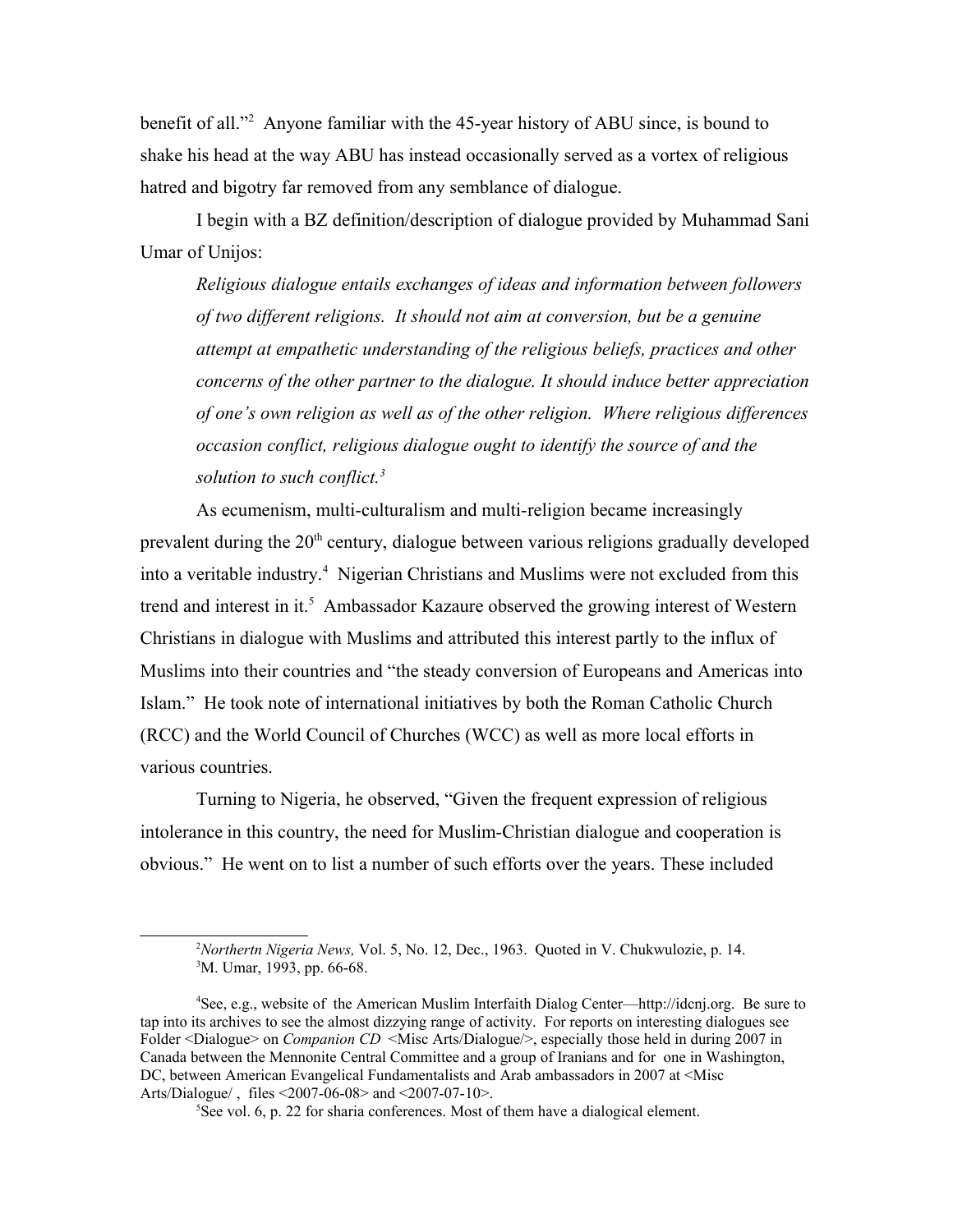*the 1978 seminar on Religious Understanding and Cooperation in Nigeria, sponsored by the University of Ilorin; the Presidential Panel which met in Abuja in 1985; the Reconciliation meeting of Patriotic Christians and Muslims held in the wake of the Kafanchan riots; and another reconciliation meeting of Muslim and Christian elders which took place in Kaduna on 6th June, 1987. All of these initiatives indicate a desire on the part of men of goodwill to promote peaceful co-existence of the two religious communities.[6](#page-2-0)*

Tijani El-Miskin of the University of Maiduguri drew our attention to the role played by Nigeria's own Cardinal Arinze, who heads the Inter-Religious Desk at the Vatican. And then there was the Muslim initiative of the Sudanese Government with its "permanent organ of such dialogue" under the country's International Council for Universal Amity. He concluded that "it is a civilized vogue to resort to dialogue to promote mutual cordiality."[7](#page-2-1)

V. C. Chukwulozie of the University of Nigeria, Nsukka, has left us with an extensive report of what he dubbed the "first official Christian-Muslim meeting" that took place at the Pastoral Institute, Ibadan, on 28 November, 1974. I doubt that it was a first for Nigeria, though it may have been for the Catholic Church. At any rate, it is a fine report of a meeting that raised the bar high for any such future event. Among other things, it resulted in the launching of the unfortunately short-lived journal *Nigerian Dialogue* that was meant to express both Christian and Muslim viewpoints. The most prominent Muslim participant was our well-known Lateef Adegbite, a former AG and Commissioner for Justice of the defunct Western State and prominent Muslim spokesman from the South West, who, together with Bishop Felix Job of Ibadan, served as Joint Chairmen. In his closing remarks, Adegbite thanked Pope Paul VI for "his untiring work for peace throughout the world and for setting up the Secretariat for non-Christian Religions." Furthermore, "he called for objectivity in our sermons when explaining each other's faith and advocated perfect freedom in the teaching and propagation of our respective religions."[8](#page-2-2)

<span id="page-2-0"></span><sup>6</sup>Z. Kazaure, 22 Mar/2000; "Strategies for Promoting…," pp. 14-16. Appendix 9.

<span id="page-2-2"></span><span id="page-2-1"></span> $T$ . El-Miskin, 1995, p. 10.

<sup>8</sup>V. Chukwulozie, pp. 15-18. For more details of this meeting see the section on Chukwulozie under "Dialogue" in chapter 4.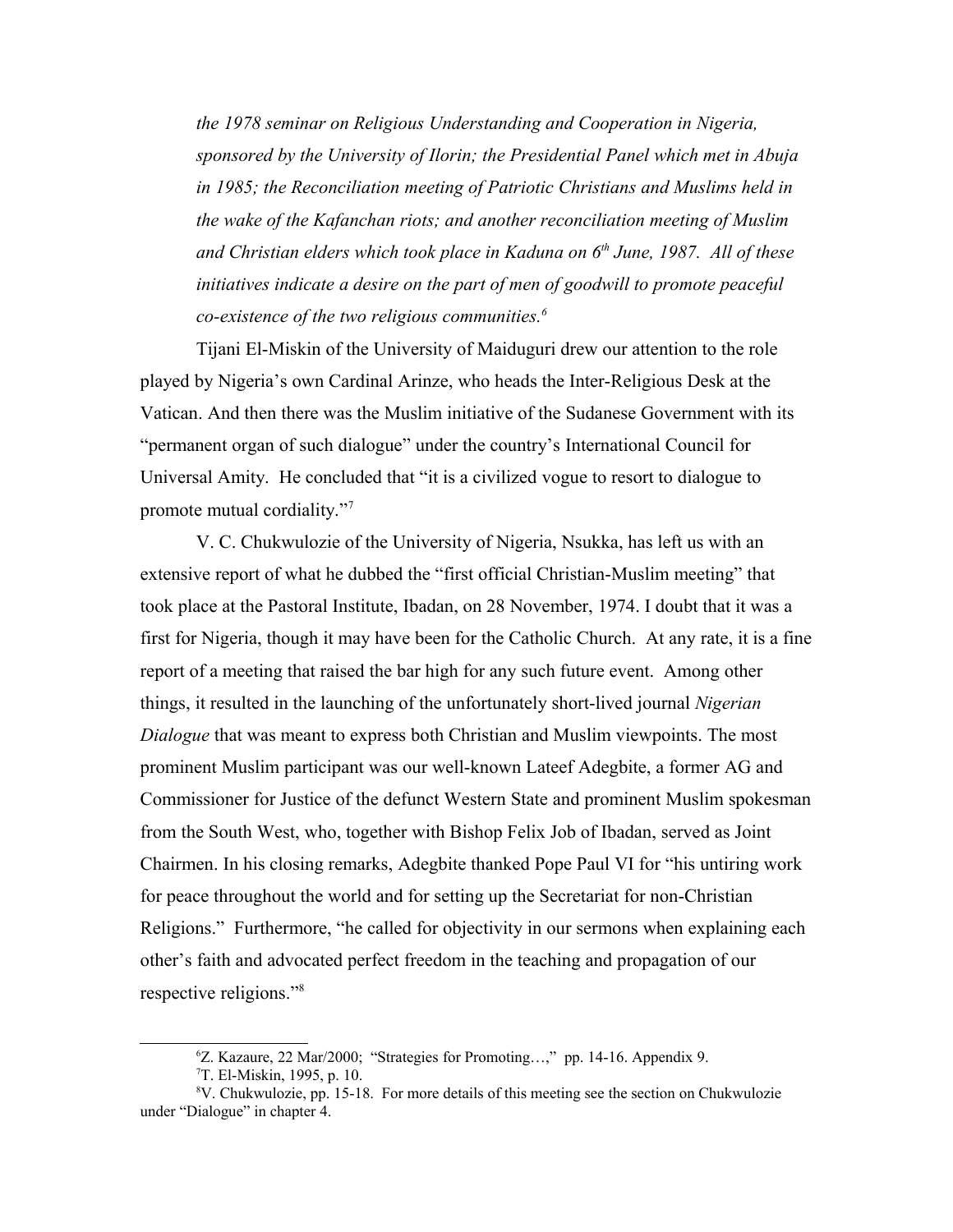Deremi Abubakre had a balanced view of dialogue. "Adherents of different religions should not neglect the mountainous points of convergence across religions to focus on the marginal points of divergence." But, he warned, "there should be no playing hyupocrisy. As the differences should not be ignored or covered up, they should serve as basis for understanding, tolerance, learning and respect."<sup>[9](#page-3-0)</sup> These are much-needed words in a Nigeria where governments and some religious leaders routinely cover up the truth with a blanket of political correctness. The prevalence of this practice and its fatal consequences have been discussed at length throughout this series.

I have already referred to the numerous attempts at dialogue, especially conferences. Back in 1987, Northern Muslims already felt the need for dialogue and co-operation. A Committee of Elders of the Ten Northern States met in Kaduna on June 6, 1987. Their purpose "was to seek for a lasting solution to the unfortunate religious conflict which culminated in the recent clashes in Kaduna State." One of their decisions was "to establish a similar body in each of the ten Northern States, to be called State Council of Understanding." The Borno member(s) lost no time to prepare for such a body in their state. Alhaji Baba Kura Imam wrote a letter to Jabbani Mambula, at the time General Secretary of TEKAN, a native of Borno State and former state civil servant and commissioner, inviting him to join the effort in his home state. He wrote, "I have no doubt that you will be willing and indeed be proud to serve on this council, whose main objective is to foster unity and understanding among the peoples of the Northern States in particular and the entire nation in general." I have not heard anything about this effort subsequently, but I suspect it died in its birthpangs, at least in Borno. No wonder. Out of the 40 nominees listed, only one was a Christian—Mambula himself. That was a most ominous beginning! $10$ 

Still another form of dialogue takes place when individuals or organizations purposefully organize joint projects between members of the two religions. As sociologist K. A. Balogun already suggested during the BZ period,

 *all religious bodies should work hand in glove to identify and solve the fundamental aspects of religion in relation to the issues. For instance, what does religion know about family planning, embezzlement of public funds, corruption and human rights, to mention but a few? They should come together to fuse their* 

<span id="page-3-0"></span><sup>9</sup>R. D. Abubakre, 1992, pp. 131-132.

<span id="page-3-1"></span><sup>10</sup>B. K. Imam, June/87.